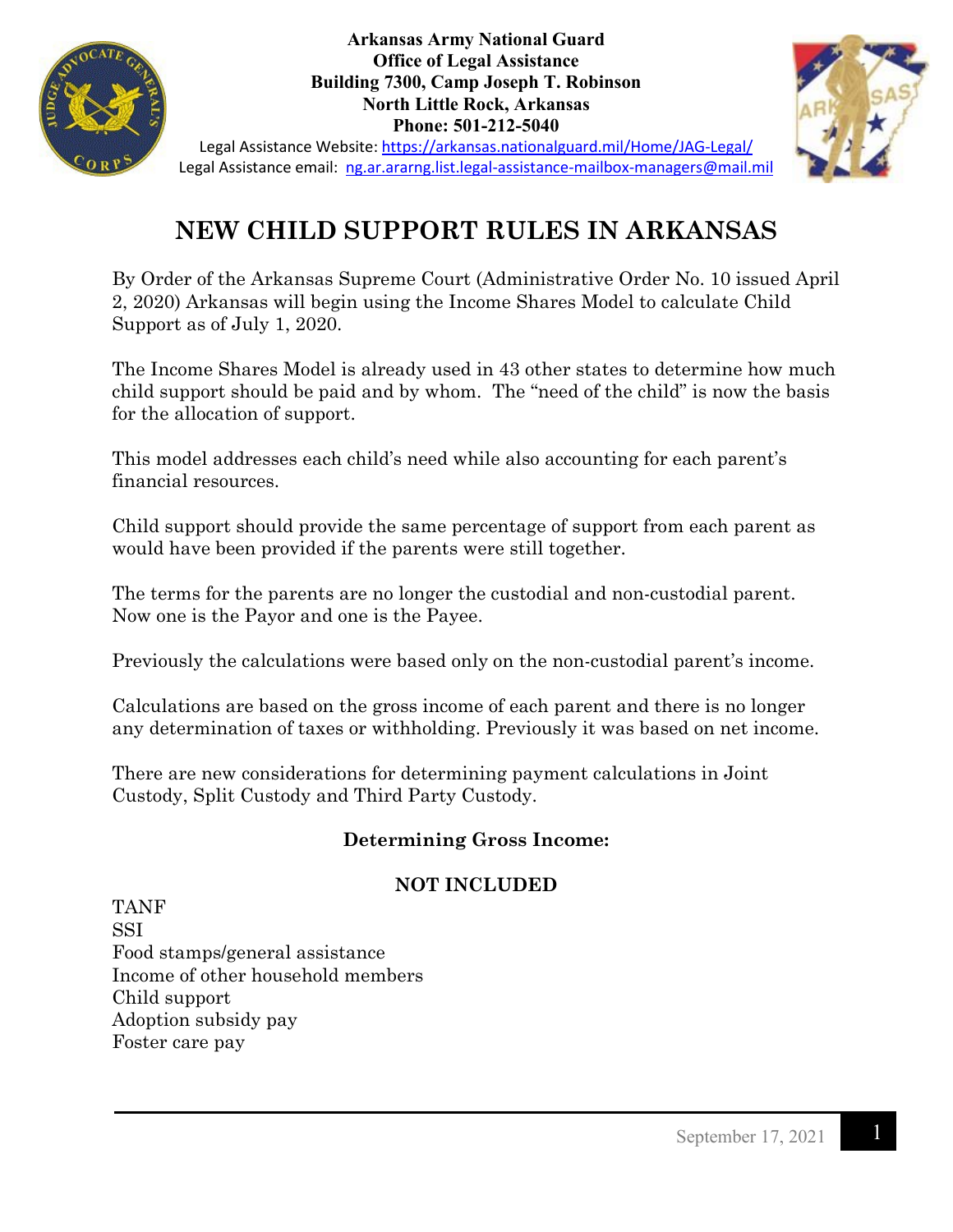#### **INCLUDED**

Wages, Overtime, Commissions, regular bonuses

**Military Specialty Pay Allowance for quarters/rations Housing VA benefits G.I. benefits (other than education allotment) Drill Pay**

Gambling or lottery winnings Capital Gains from recurring transactions Non-cash benefit that reduces expenses counts as income But not reimbursement for uniforms or tuition

## **ALSO NOTEWORTHY**

Unemployment is addressed differently

Payor is usually parent with higher income

Self-employed parents must provide tax returns

Affidavit of financial means is still required to be exchanged three days prior to court.

There is a new one page worksheet to calculate child support.

Automatic Adjustment: a statutory change is needed before there can be automatic adjustment when a child emancipates or becomes 18.

### **FOR MORE INFORMATION CONTACT THE ARKANSAS ARMY NATIONAL GUARD OFFICE OF LEGAL ASSISTANCE (501) 212-5040.**